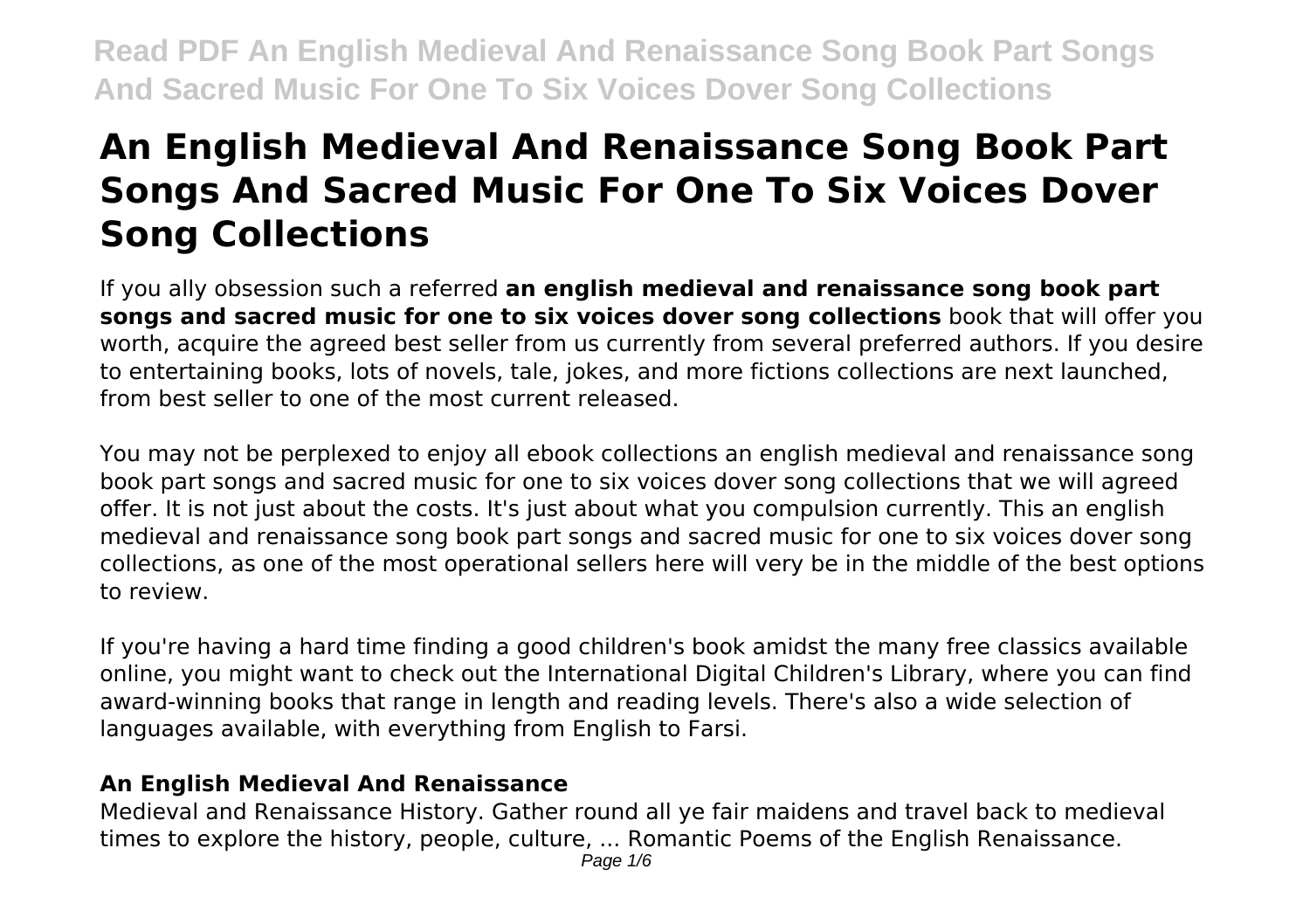Medieval & Renaissance History. The Origin and Decline of the Papal States.

#### **Medieval and Renaissance History - ThoughtCo**

What is the difference between Medieval and Renaissance? • Time: • The Medieval period existed between 476 and 1600 AD. • On the other hand, the Renaissance period lasted from the 14th century to 17th century. This is from about 1370 AD until modern art began. This is an important difference between Medieval and Renaissance. • Beliefs: • Medieval period was full of superstitions and the fear of God.

#### **Difference Between Medieval and Renaissance | Compare the ...**

Introduction Medieval Overview. Although there is no official consensus regarding the exact beginning and end of the Medieval Period, it is most commonly associated with the collapse of the Roman Empire, around the 5th century, and leading up all the way to the 15th century, which is widely considered (though the exact beginning is disputed) the beginning of the Renaissance Period.

#### **Medieval and Renaissance Literature | British Literature Wiki**

The Medieval and Renaissance (MedRen) research group supports scholars and postgraduate researchers in the School of English working on literature from the Anglo-Saxon period through to the 18th century. The group hosts a number of staff and postgraduate seminars and reading groups.

#### **Medieval and Renaissance - School of English - University ...**

Renaissance Literature. The Renaissance was a cultural and artistic movement which bridges the gap between the middle ages and modern history. The English renaissance dates from the late 15th to the early 17th century. the introduction of the printing press was a major event in this period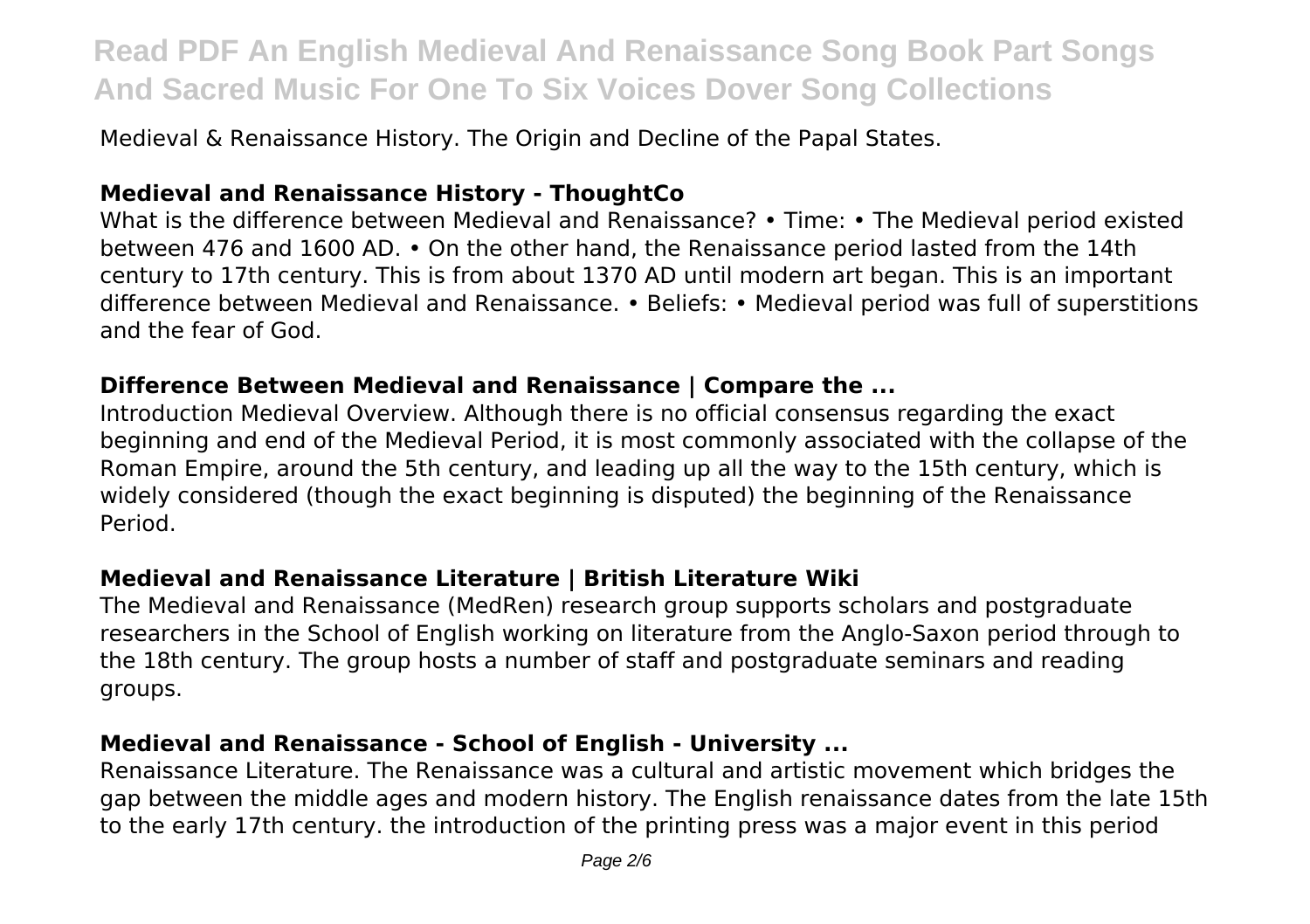which lead to the flourish of literature.

# **Difference Between Medieval and Renaissance Literature**

Students in the Medieval and Renaissance Studies Concentration in English take at least 30 credits for the major. These must include: ENGL 3002 History of Literatures in English II (3 credits). ENGL 3001 is encouraged, but not required. Beyond ENGL 3002, further courses in 18th and 19th century English are encouraged, but not required.

# **Medieval and Renaissance Studies | Department of English**

English Renaissance drama grew out of the established Medieval tradition of the mystery and morality plays (see Medieval English Drama). These public spectacles focused on religious subjects and were generally enacted by either choristers and monks, or a town's tradesmen (as later seen lovingly memorialized by Shakespeare's 'mechanicals' in A Midsummer Night's Dream ).

# **Renaissance English Drama: From Medieval to Renaissance.**

The medieval renaissances were periods characterised by significant cultural renewal across medieval Western Europe.These are effectively seen as occurring in three phases - the Carolingian Renaissance (8th and 9th centuries), Ottonian Renaissance (10th century) and the Renaissance of the 12th century.. The term was first used by medievalists in the 19th century, by analogy with the ...

# **Medieval renaissances - Wikipedia**

EN121/EN2J5/EN3J5 Medieval to Renaissance English Literature Convenor: Dr Sarah Wood. Module information. This module will study a number of works of medieval and renaissance literature in the context of contemporary beliefs and historical and social developments. The module will be taught by means of lectures on ...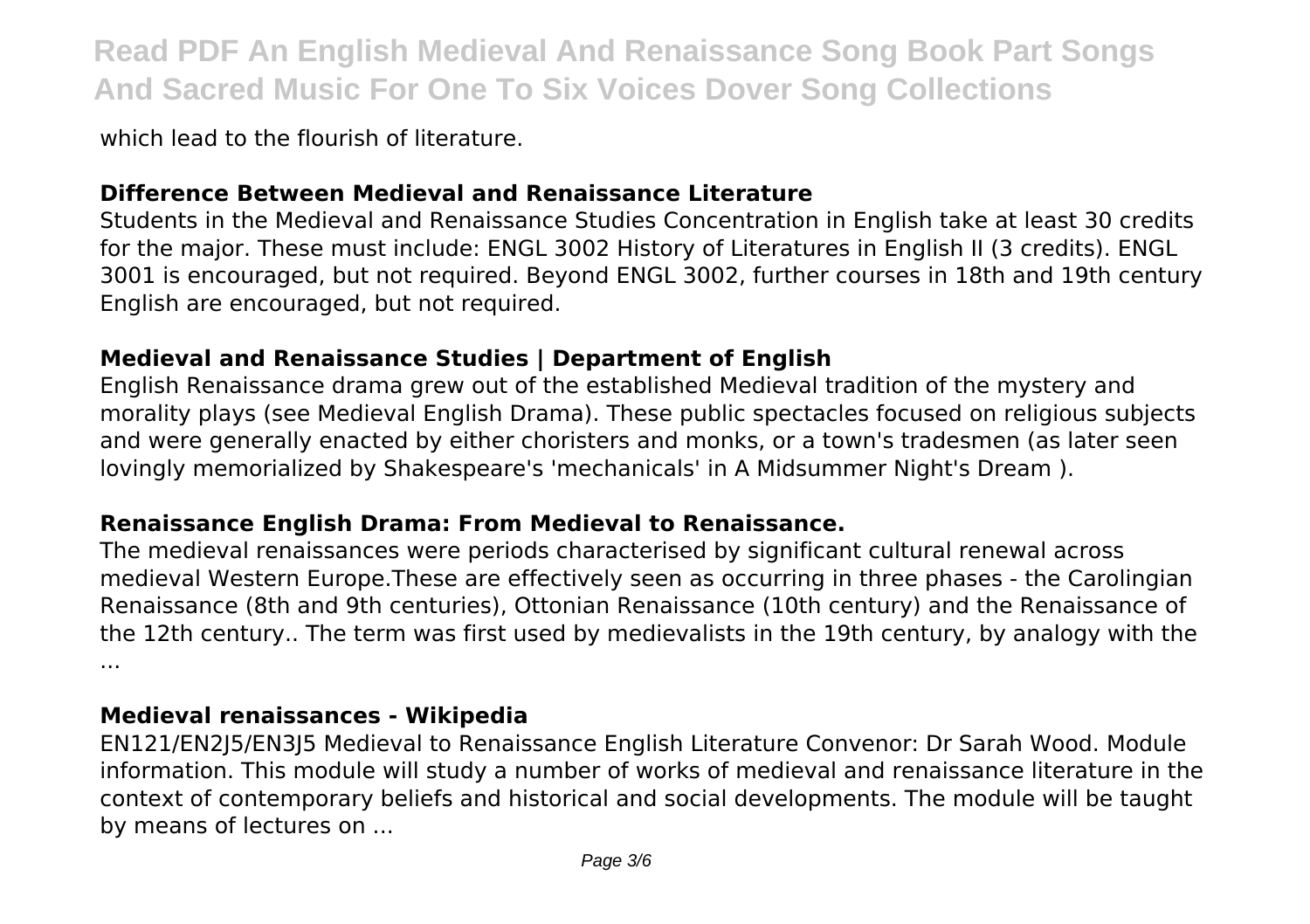#### **EN121/EN2J5/EN3J5 Medieval to Renaissance English Literature**

Most students choose either the Medieval or the Renaissance strand, but to some degree it is possible to move between the two (see below). Each course is designed to appeal both to those wishing to develop their knowledge of the period in a free-standing one-year course, and to those seeking a foundation year before proceeding to research for the PhD Our students exercise a high degree of ...

#### **Faculty of English**

The Department of English is a participating unit in the collaborative programs in Feminist and Gender Studies (master's level only) and in Medieval and Renaissance Studies (master's level only). Students should indicate in their initial application for admission to the master's program in English that they wish to be accepted into one of the collaborative programs.

#### **Master of Arts English Literature Specialization in ...**

The MA: Texts and Contexts offers a unique graduate programme covering the full range of the three linguistic and cultural phases of earlier English writing: Old English (or Anglo-Saxon) to c.1100; Middle English (or later Medieval writing) to c.1500; and Early Modern (or Renaissance) writing (c.1500-1700).

#### **MA English - Texts and Contexts | Medieval to Renaissance**

Medieval & Renaissance Manuscripts Houghton Library's collection of medieval and Renaissance manuscripts represents a significant resource for the study of the literature, art, history, music, philosophy, and theology of the Middle Ages and the Renaissance in Western Europe.

# **Medieval & Renaissance Manuscripts - CURIOSity Digital ...**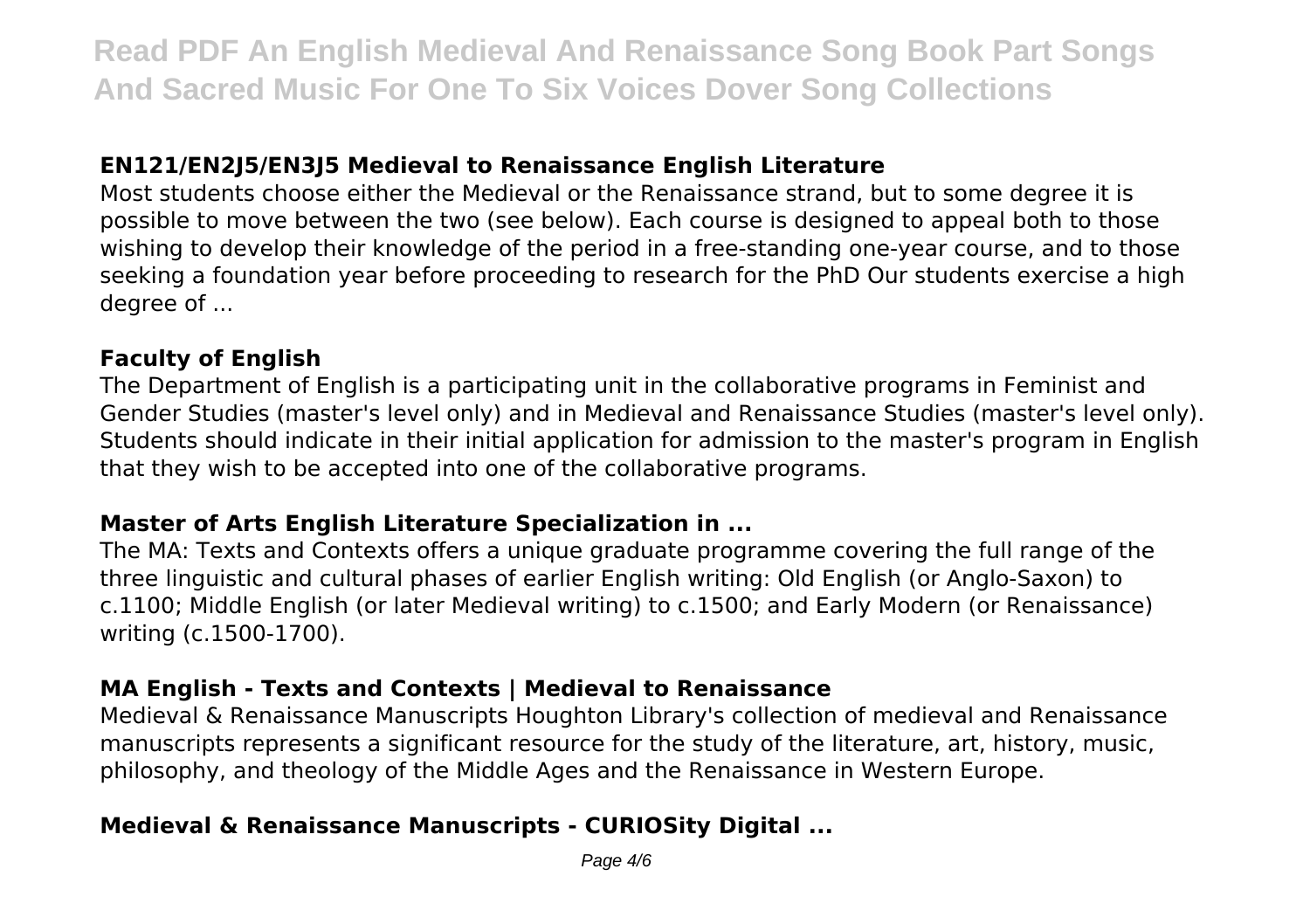Broadly speaking, medieval literature revolved around Christianity and chivalry, while Renaissance literature focused on man himself, the progress of arts and sciences, and the emergence of humanism. Historical Differences. English medieval literature is a product of the Middles Ages, from the Norman Conquest of 1066 to the end of the 15th century.

# **Differences Between Medieval & Renaissance Literature in ...**

Medieval and Renaissance Drama in England is an international academic journal edited at Colgate. Each volume contains studies by literary critics and cultural historians, as well as substantial reviews, notes, and documentary studies. Since it was founded in 1984, more than 500 articles, review ...

# **Medieval and Renaissance Drama in England - Colgate**

The English Renaissance was a cultural and artistic movement in England dating from the late 15th to the early 17th century. It is associated with the pan-European Renaissance that is usually regarded as beginning in Italy in the late 14th century. Like most of northern Europe, England saw little of these developments until more than a century later.

# **English Renaissance | English Literature I**

Medieval literature is a broad subject, encompassing essentially all written works available in Europe and beyond during the Middle Ages (that is, the one thousand years from the fall of the Western Roman Empire ca. AD 500 to the beginning of the Renaissance in the 14th, 15th or 16th century, depending on country). The literature of this time was composed of religious writings as well as ...

# **Medieval literature - Wikipedia**

The PhD in Medieval and Renaissance Literature studies at Loyola University is designed for